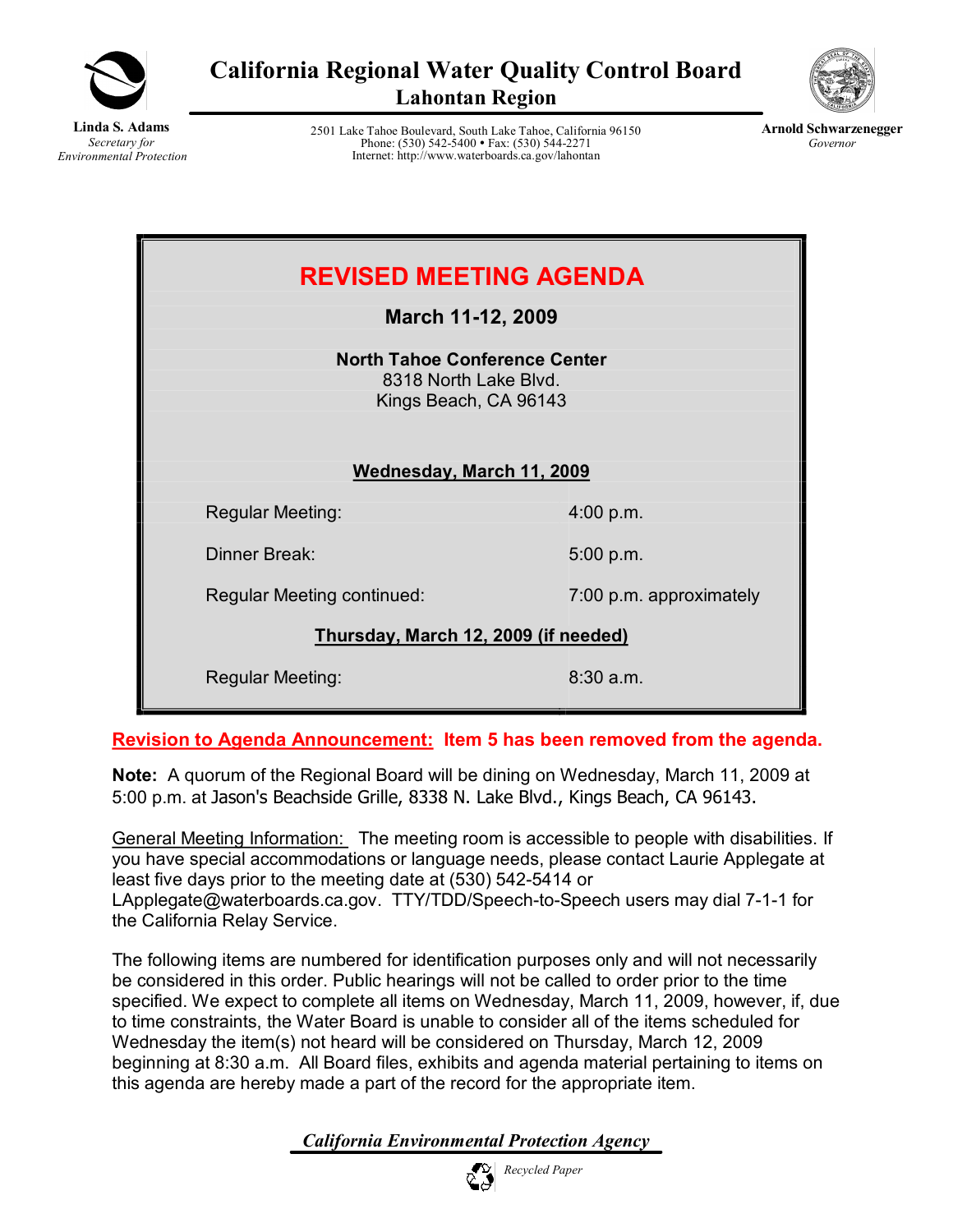Anyone wishing to present a Microsoft PowerPoint® presentation during the meeting, using the Water Board's projector, must provide the presentation to the Water Board on either a CD or via email at least three working days prior to the meeting. Please contact the staff person listed for the agenda item of interest.

# **NOTICE**

#### **Submittal of Written Material for Water Board Consideration**

**In order to ensure that the Water Board has the opportunity to fully study and consider written material, it is necessary to submit it at least ten (10) days before the meeting unless otherwise specified. This will allow distribution of material to the Board Members in advance of the meeting. Pursuant to Title 23 California Code of Regulations Section 648.4, the Water Board may refuse to admit written testimony into evidence unless the proponent can demonstrate why he or she was unable to submit the material on time or that compliance with the deadline would otherwise create a hardship. If any other party demonstrates prejudice resulting from admission of the written testimony, the Water Board may refuse to admit it.**

**A copy of the procedures governing Regional Water Board meetings may be found at Title 23, California Code of Regulations, Section 647 et seq., and is available upon request. Hearings before the Water Board are not conducted pursuant to Government Code Section 11500 et seq***.*

# **REGULAR MEETING**

### *Wednesday, March 11, 2009 – 4:00 p.m.*

### **OTHER BUSINESS**

- **1. Executive Officer's Report** (The Water Board will not be asked to take any formal action; however, it may provide direction to staff.) (Harold Singer)
	- **Discussion of Standing Items**
	- **Notification of Spills (Pursuant to Section 13271, California Water Code and Section 25180.7, California Health and Safety Code)**
	- **Notification of Closure of Underground Storage Tank Cases (Pursuant to Article 11, Division 3, Chapter 16, Title 23, California Code of Regulations)**

*Wednesday, March 11, 2009 – Approximately 7:00 p.m.*

#### **INTRODUCTIONS**

### **2. PUBLIC FORUM**

Any person may address the Water Board regarding a matter within the Water Board's jurisdiction that is not related to an item on this meeting agenda. Comments will generally be limited to five minutes, unless otherwise directed by the Chair. Any person wishing to make a longer presentation should contact the Executive Officer at least ten days prior to the meeting. Comments regarding matters that are under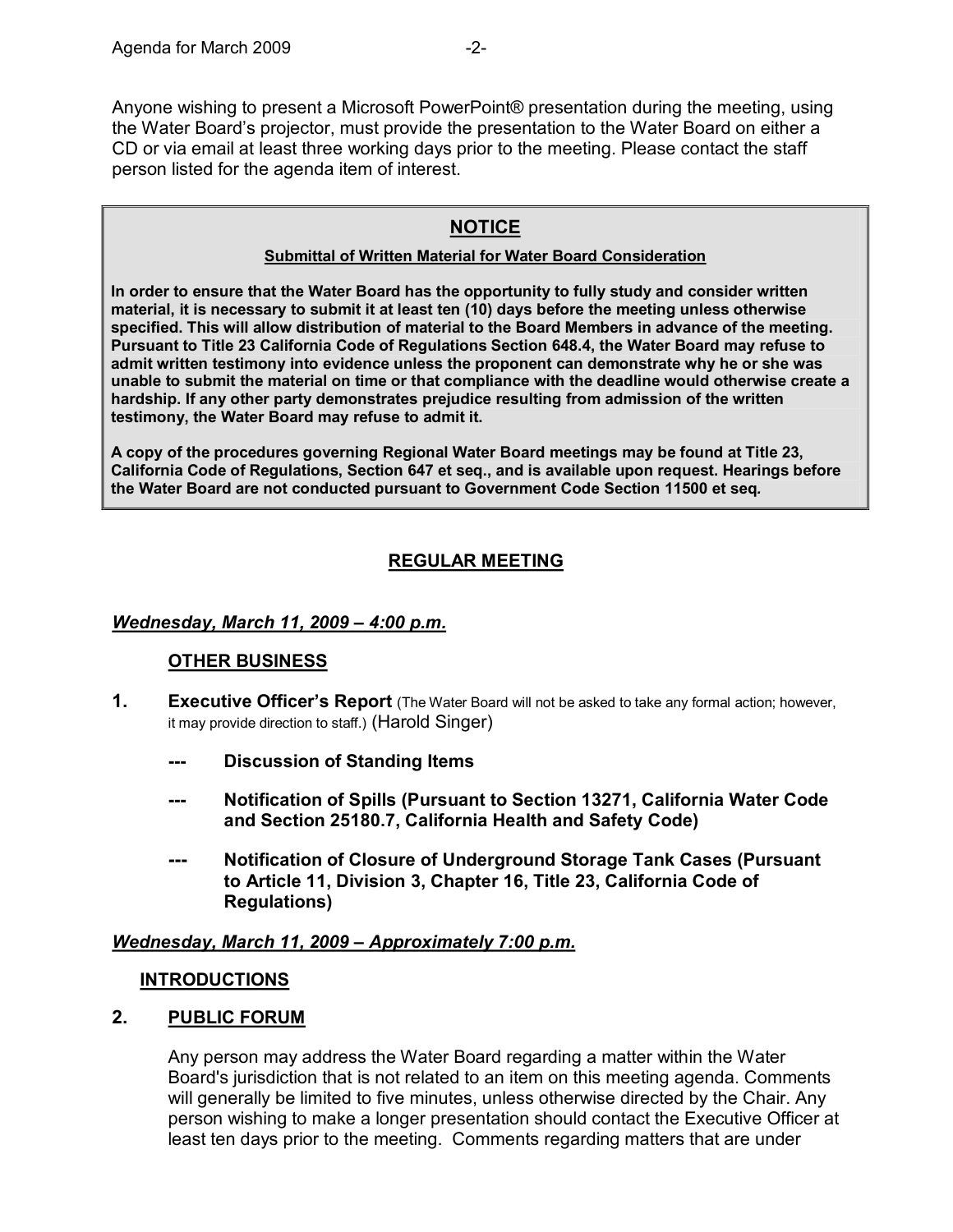development for future meetings will be restricted. (See [http://www.waterboards.ca.gov/lahontan/board\\_info/agenda/upcoming.shtml#top](http://www.waterboards.ca.gov/lahontan/board_info/agenda/upcoming.shtml) )

### **3. MINUTES**

Minutes of the Regular Meeting of January 14, 2009 in Truckee, CA (Laurie Applegate)

### **ENFORCEMENT**

**4. Consideration of a Settlement of Claims for Administrative Civil Liability [Through the Adoption of an Administrative Civil Liability Order for: Northstar](http://www.waterboards.ca.gov/lahontan/water_issues/programs/waste_discharge_requirements/northstar/index.shtml)  [Mountain Properties, LLC,](http://www.waterboards.ca.gov/lahontan/water_issues/programs/waste_discharge_requirements/northstar/index.shtml) for Violation of NPDES General Permit for Storm Water Discharges Associated With Construction Activities, State Water Resources Control Board Order No. 99-08-DWQ, Violation of Water Quality Certification Order Dated June 9, 2006, Violation of Prohibitions Prescribed in the** *Water Quality Control Plan for the Lahontan Region, a***nd Violation of Cleanup and Abatement Order No. R6T-2006-0049 for the Following Projects: Northstar Village, WDID No. 6A31C325917 Northstar Intercept Lots, WDID No. 6A31C335494 Northstar Employee Housing, WDID No. 6A31C335581 Northstar Drive & Basque Road Intersection, WDID No. 6A31C329713 Northstar Highlands Drive and Hwy 267 Interchange, WDID No. 6A31C333755 Northstar Highlands Drive, WDID No. 6A31C333756 Northstar Drive Roundabout, WDID No. 6A31C333754 Northstar Highlands Resort Hotel, WDID No. 6A31C339910 Northstar Trailside Townhomes, WDID No. 6A31C339949 Northstar Schaffer's Camp Restaurant, WDID No. 6A31C324687 Northstar Village Run Fill Site, WDID No. 6A31C342716** (The Water Board will consider whether to accept a proposed settlement of claims for administrative civil liability. The proposed settlement includes a \$500,000 cash payment and \$2,250,000 supplemental environmental project. The written public comment period for the proposed settlement ends at 5:00 p.m. on March 5, 2009. The Water Board will consider adopting or rejecting the proposed administrative civil liability order. If the Water Board rejects the proposed order, the Water Board may provide direction to the Prosecution Team.) (Eric J. Taxer)

### **Note: Item 5 has been removed from the agenda.**

**5. Consideration of an Administrative Civil Liability Order for Mr. Sarbjit S. Kang and the Kang Property, Incorporated for Violations of (1) California Water Code section 13267 and (2) California Water Code section 13304 – Swiss Mart Gas Station, El Dorado County.** (The Water Board will consider accepting, modifying or rejecting an Administrative Civil Liability Order in the amount of \$403,900. A 30day comment period was provided for the proposed order. Written comments on this matter are due by 5:00 p.m. on February 25, 2009.) (Lisa Dernbach)

## **OTHER BUSINESS**

**6. Reports by Chair and Board Members** (Water Board members may discuss communications, correspondence, or other items of general interest relating to matters within the Board's jurisdiction. The Board may provide direction to staff; however, there will be no voting or formal action taken.)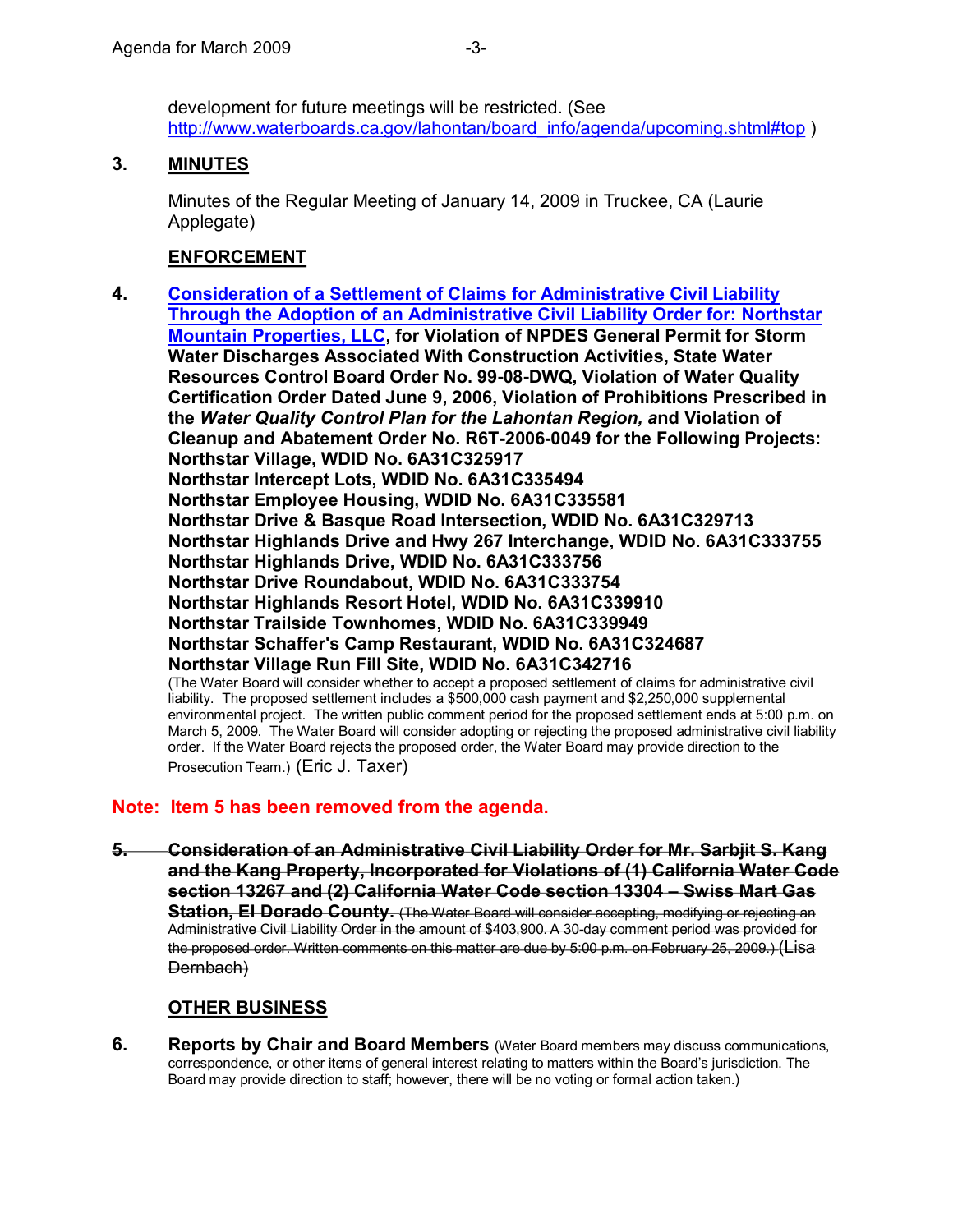### **7. CLOSED SESSION \***

- a. **Discussion of Significant Exposure to Litigation. Authority: Government Code Section 11126(e)(2)(B)(I).**
- b. **Discussion to Decide Whether to Initiate Litigation. Authority: Government Code Section 11126(e)(2)(c)(I).**
- c. **Discussion of Litigation filed by the State of California and the Regional Water Quality Control Board, Lahontan Region, v. Glen R. Hammond and Limited Partners, Kern County Superior Court Case No. 235695. Authority: Government Code Section 11126(e).**
- d. **Discussion of Litigation: Regional Water Quality Control Board, Lahontan Region v.Mary Ann Ferguson, et al., Placer County Superior Court Case No. T CV 1002. Authority: Government Code Section 11126(e).**
- e. **Discussion of Litigation: People of the State of California ex rel. California Regional Water Quality Control Board, Lahontan Region v.Thomas E. Erickson et al., El Dorado Superior Court Case No. SC20010089. Authority: Government Code Section 11126(e).**
- f. **Discussion of Litigation: Atlantic Richfield Company v. State of California, State Water Resources Control Board, California Regional Water Quality Control Board, Lahontan Region, et al., Los Angeles County Superior Court Case No. BC380474. Authority: Government Code Section 11126(e).**
- g. **Discussion of Personnel Matters. Authority: Government Code Section 11126(a).**

<sup>\*</sup> At any time during the regular session, the Board may adjourn to a closed session to consider litigation, personnel matters, or to deliberate on a decision to be reached based upon the evidence introduced in the hearing. Discussion of litigation is within the attorney-client privilege and may be held in closed session. Authority: Government Code Section 11126(a), (c)(3) and (e).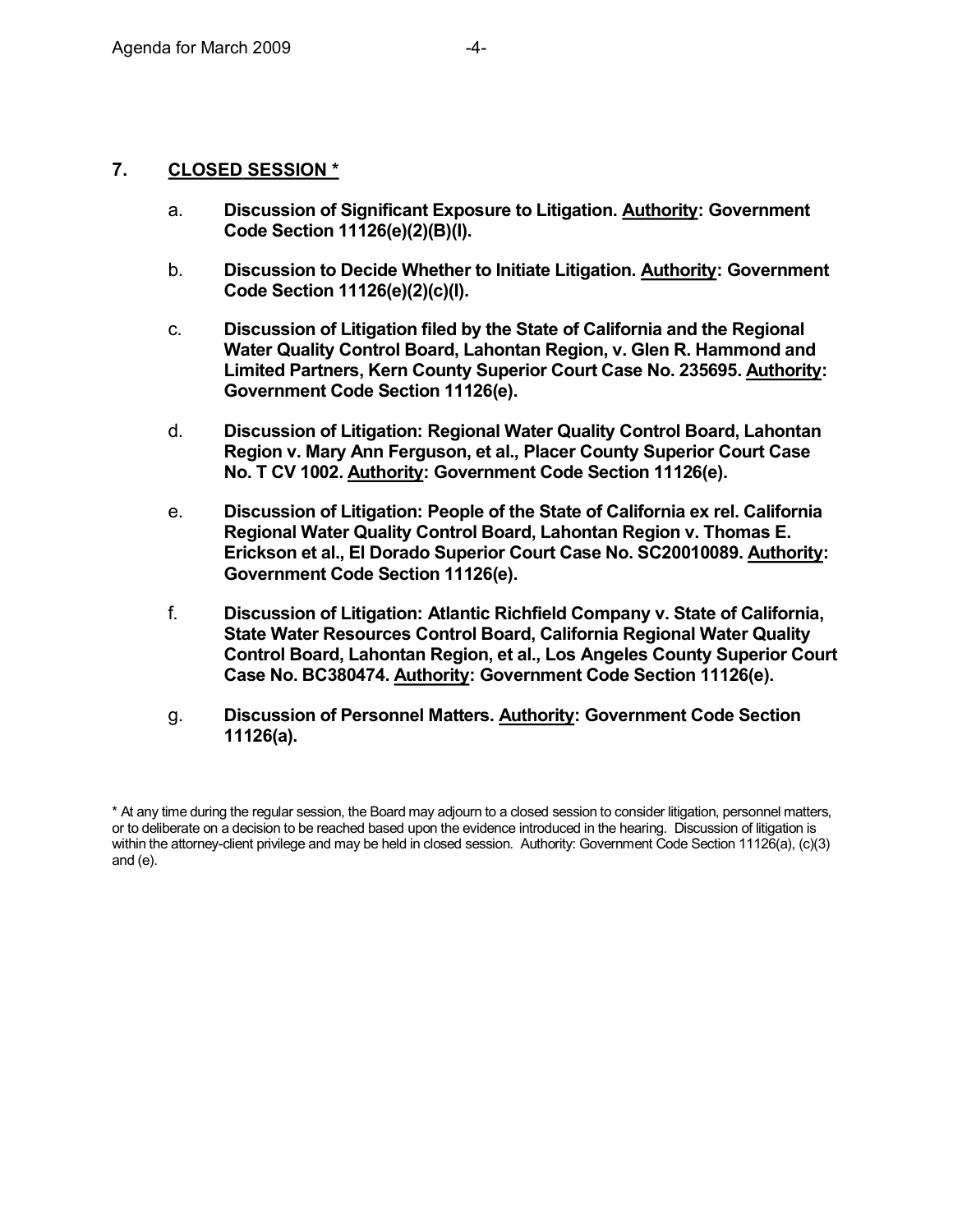Any person aggrieved by an action of the California Regional Water Quality Control Board, Lahontan Region that is subject to review as set forth in Water Code section 13320(a), may petition the State Water Resources Control Board (State Water Board) to review the action. Any petition must be made in accordance with Water Code section 13320 and California Code of Regulations, title 23, sections 2050 and following. The State Water Board must receive the petition by 5:00 p.m., 30 days after the date the action was taken, except that if the thirtieth day following the date the action was taken falls on a Saturday, Sunday or state holiday, the petition must be received by the State Water Board by 5:00 p.m. on the next business day. Copies of the law and regulation applicable to filing petitions may be found on the Internet at: [http://www.waterboards.ca.gov/public\\_notices/petitions/water\\_quality](http://www.waterboards.ca.gov/public_notices/petitions/water_quality) or will be provided upon request.

**Note:** A listing of pending applications for Water Quality Certification pursuant to Section 401 of the Clean Water Act may be obtained by calling:

For the Northern Lahontan Basin, Tobi Tyler in South Lake Tahoe at (530) 542-5435, [ttyler@waterboards.ca.gov](mailto:ttyler@waterboards.ca.gov) 

For the Southern Lahontan Basin, Cindi Mitton in Victorville at (760) 241-7413, [cmitton@waterboards.ca.gov](mailto:cmitton@waterboards.ca.gov) 

The Regional Water Quality Control Board, Lahontan Region, has a home page that can be accessed on the Internet, at: <http://www.waterboards.ca.gov/lahontan>

The Lahontan Water Board will be considering many items during this meeting which may result in Board action or direction to staff. We encourage input from all people interested in a given item or issue, so that when we act, our decision is based on all available information. Although an oath is not administered in most of the proceedings before this Board, **we expect all statements made before this Board to be truthful with no attempts to mislead this Board by false statements, deceptive presentation or failure to include essential information.**

The Board encourages all people in or near a Board meeting to refrain from engaging in inappropriate conduct. Inappropriate conduct may include disorderly, contemptuous or insolent behavior, breach of peace, boisterous conduct, violent disturbance or other unlawful interference in the Board's proceedings. Such conduct could subject you to contempt sanctions by the superior court (Govt. C Sec 11455.10).

The Board Chairperson may impose sanctions, including reasonable expenses and attorney's fees, on any party for bad faith actions, frivolous tactics or actions intended to cause unnecessary delay by a party or the party's attorney or representative (Govt. C Sec 11455.30).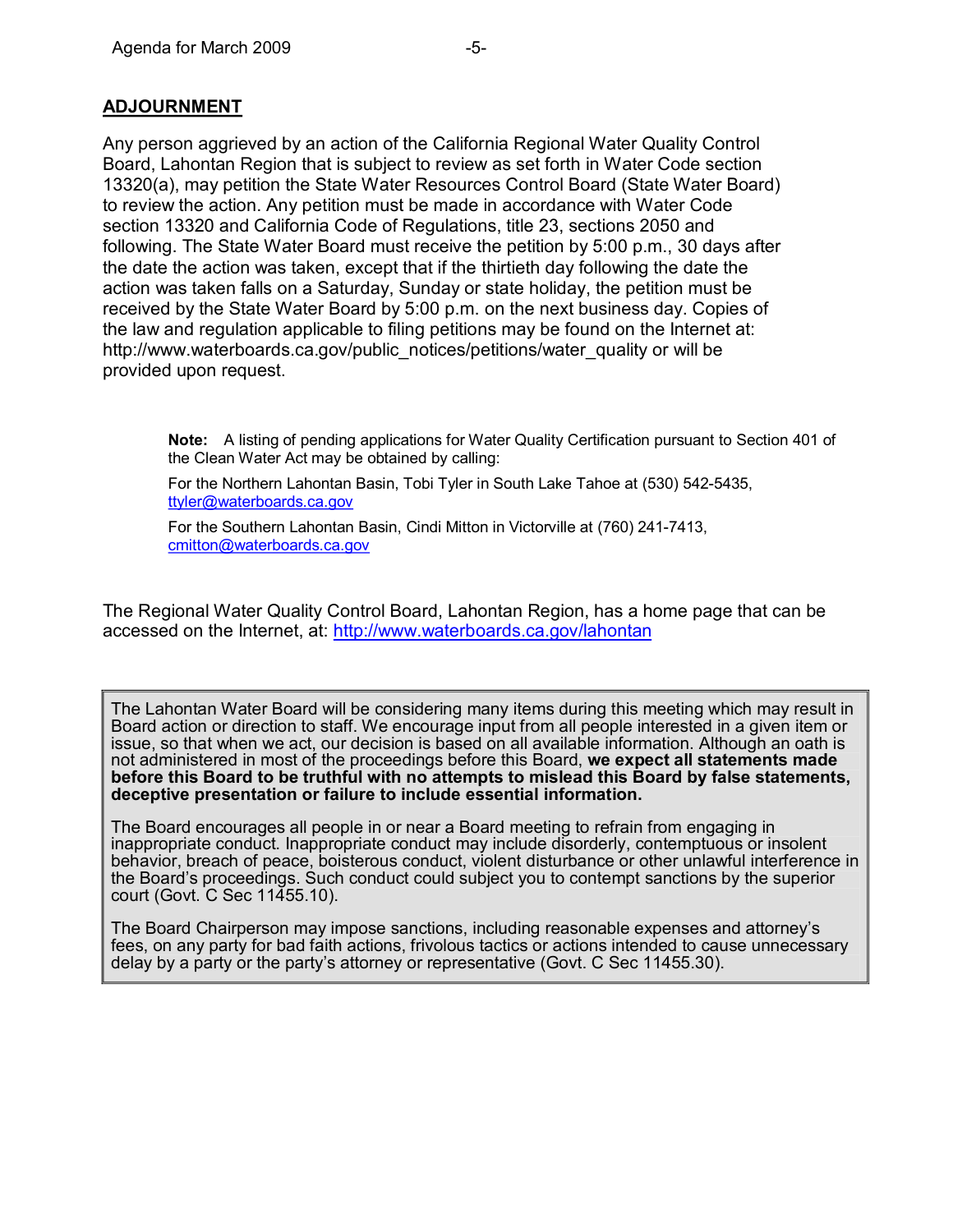# **CALIFORNIA WATER QUALITY CONTROL BOARD LAHONTAN REGION**

Main Office: 2501 Lake Tahoe Blvd., South Lake Tahoe, CA 96150 (530) 542-5400 Branch Office: 14440 Civic Drive, Suite 200, Victorville, CA 92392 (760) 2416583

#### **LAHONTAN WATER BOARD MEMBERS**

| <b>Name</b>                                                                                                                                      | <b>Location of Residence or Business</b>                                                                                                                                                                                    |                                     | <b>Appointment Category</b>                                                                                                                                                                                                 |                                         |  |
|--------------------------------------------------------------------------------------------------------------------------------------------------|-----------------------------------------------------------------------------------------------------------------------------------------------------------------------------------------------------------------------------|-------------------------------------|-----------------------------------------------------------------------------------------------------------------------------------------------------------------------------------------------------------------------------|-----------------------------------------|--|
| Jack Clarke, Chair<br>Mike Dispenza, Vice Chair<br>R. Keith Dyas<br>Amy Horne, Ph.D.<br>Don Jardine<br>Eric Sandel<br>Vacant<br>Vacant<br>Vacant | <b>Apple Valley</b><br>Palmdale<br>Rosamond<br>Truckee<br>Markleeville<br>Truckee                                                                                                                                           |                                     | <b>Water Supply</b><br><b>Municipal Government</b><br><b>Industrial Water Use</b><br>Rec., Fish and Wildlife<br><b>County Government</b><br><b>Water Quality</b><br>Irrigated Agriculture<br>Public<br><b>Water Quality</b> |                                         |  |
| <b>LAHONTAN WATER BOARD STAFF</b>                                                                                                                |                                                                                                                                                                                                                             |                                     |                                                                                                                                                                                                                             |                                         |  |
| Harold J. Singer<br>Executive Officer                                                                                                            | Robert Dodds<br><b>Assistant Executive Officer</b><br>and Ombudsman                                                                                                                                                         | David Coupe<br>Counsel to the Board |                                                                                                                                                                                                                             | Laurie Applegate<br>Executive Assistant |  |
| South Lake Tahoe Office:                                                                                                                         | Chuck Curtis, Manager, Cleanup and Enforcement Division<br>Chein Kao, Chief, Leviathan Mine Unit<br>Scott Ferguson, Chief, Enforcement & Special Projects Unit<br>Richard Booth, Chief, Cleanup and Site Investigation Unit |                                     |                                                                                                                                                                                                                             |                                         |  |
|                                                                                                                                                  | Lauri Kemper, Manager, North Lahontan Watersheds Division<br>Alan Miller, Chief, North Basin Regulatory Unit<br>Doug Smith, Chief, TMDL Unit<br>Douglas Cushman, Chief, Non-Point Source Unit                               |                                     |                                                                                                                                                                                                                             |                                         |  |
| Victorville Office:                                                                                                                              | Mike Plaziak, Manager, Southern Lahontan Watershed Division<br>Cindi Mitton, Chief, South Basin UST/DOD/SCP Unit<br>Patrice Copeland, Chief, South Basin Regulatory Unit                                                    |                                     |                                                                                                                                                                                                                             |                                         |  |

The primary responsibility of the Water Board is to protect the quality of the surface and groundwater within the Region for beneficial uses. The duty is carried out by formulating and adopting water quality plans for specific ground or surface water bodies; by prescribing and enforcing requirements on domestic and industrial waste dischargers, and by requiring cleanup of water contamination and pollution. Specific responsibilities and procedures of the Board are outlined in the Porter-Cologne Water Quality Control Act.

Regular meetings of the Board are normally held on the second Wednesday and Thursday of each month. Meeting locations vary but generally alternate between the north and south basins of the region.

The purpose of the monthly meeting is to provide the Board with testimony and information from concerned and affected parties and make decisions after considering the evidence presented. A public forum is held at each regular meeting where any person may address the Board on any matter within the jurisdiction of the Board, but may not be related to any item on the agenda or scheduled for a future meeting.

The Board welcomes information on pertinent problems, but comments at the meeting should be brief and directed to specifics of the case to enable the Board to take appropriate action. Whenever possible, lengthy testimony should be presented to the Board in writing and only a summary of pertinent points presented verbally. Written material should be submitted no later than the Monday, ten days prior to the Board meeting, or according to the deadlines specified in the Notice of Public Hearing for the agenda item.

Recordings are made of each Board meeting and these tapes/ CDs are retained in the Board's office for two years. Anyone desiring copies should contact Laurie Applegate at (530) 542-5414, for the current fee schedule for copies.